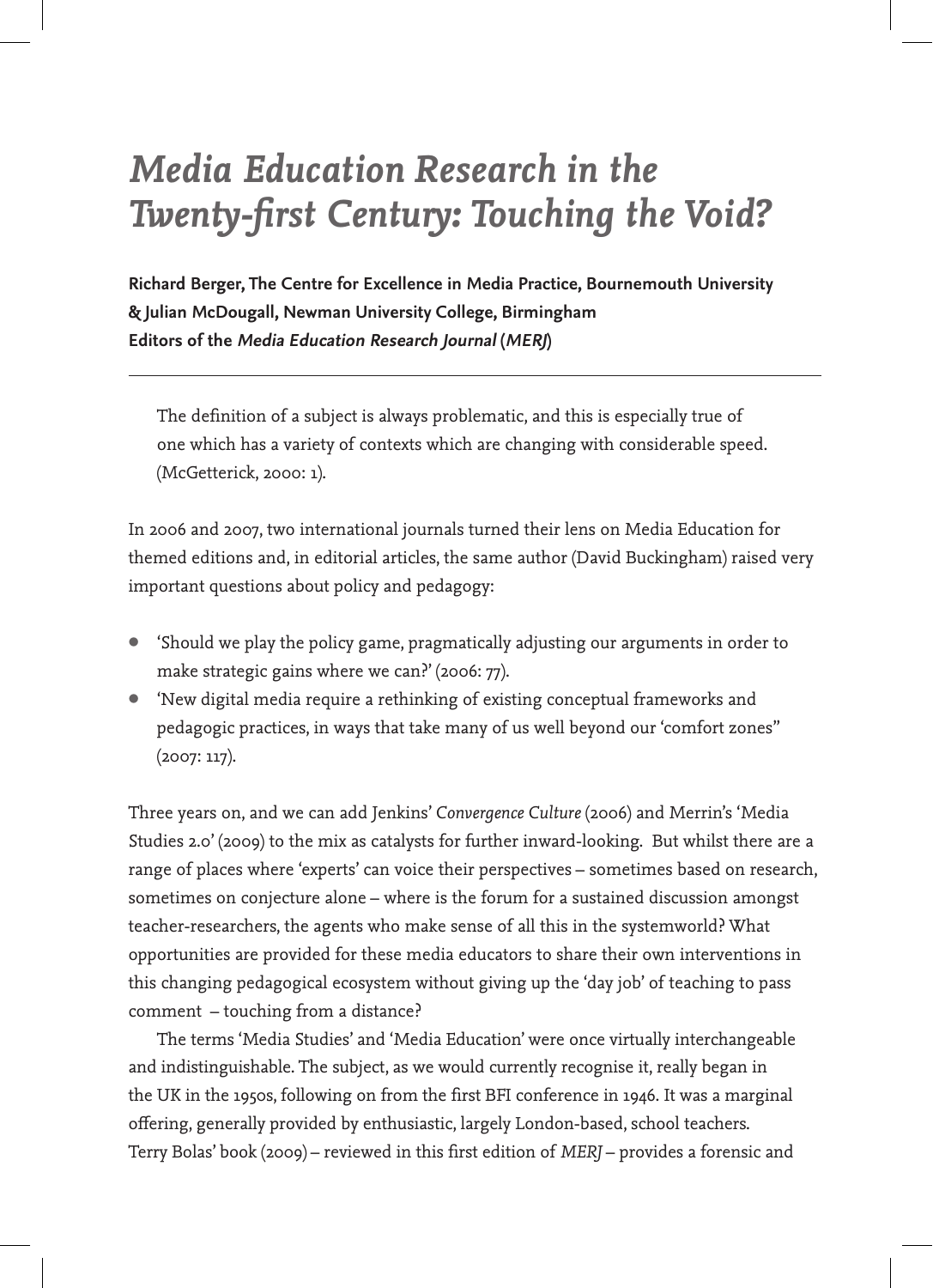exhaustive genealogy of these developments. This gradually became the 'film appreciation' movement of the 1960s and 1970s – still a fairly subversive activity. Historically, the teachers of media have not had much of a media background, and many of those who were introducing 'film appreciation' into their general studies classrooms were English teachers still bound to Leavis-ite notions of taste and culture. It was felt that if children could be taught to discriminate between good and bad films, then they would become better citizens – and the cinema industry would be forced to clean up its act as a consequence. The early teachers of Media, who used film in their teaching, came from the disciplines of Physics, Geography and Economics. Decades later, Len Masterman (1985) would also argue for media education to be an integral aspect of Geography, Science, English and History subjects.

## **Genealogy**

In the wake of the 1963 Newsom Report, the subject was splitting between those English teachers who saw a media education as an important part of citizenship and a means to help promote 'critical thinking'; those, like Masterman – and the aforementioned *MERJ* editorial board member David Buckingham (whose new book is reviewed in this issue) – who argued for media education for all in schools, and those who studied media, wholly or in part, in polytechnics and later universities, because they wanted to work in one of the many myriad media industries. So, you can study media and you can use media to study media. Or you can use media to study something else entirely.

This confusion was added to by the proliferation of media technologies: television in the 1950s, videogames from the 1960s, video in the 1970s, home-computing in the 1980s and the web in the 1990s. Bolas describes the initial resistance to accept television, what he calls 'the Trojan horse of educational technology' (2009: 4) as Cinema Studies tended to dominate, but that would change as Television Studies became a defined field with its own journals and conferences. As a subject in schools, colleges and (new) universities, it was boom-time as a plethora of programmes sprung up to sate the appetite of a generation eager to participate in some way – many of them wanting to create their own media texts. If you were a young person in the 1970s, 1980s and into the 1990s wanting to make your own television, or radio programme, or you wanted to shoot your own short film, you had to take a media programme of some type at your school or college. These 'Media Studies' programmes tended to focus on Film and Television Studies; to this we can later add radio – which took its time to catch up – and latterly the web, computer animation and videogames. Journalism, up until now the preserve of specialist postgraduate programmes or in-house training, would reluctantly join what was becoming a 'new academy', the sorts of places which for Pierre Bourdieu: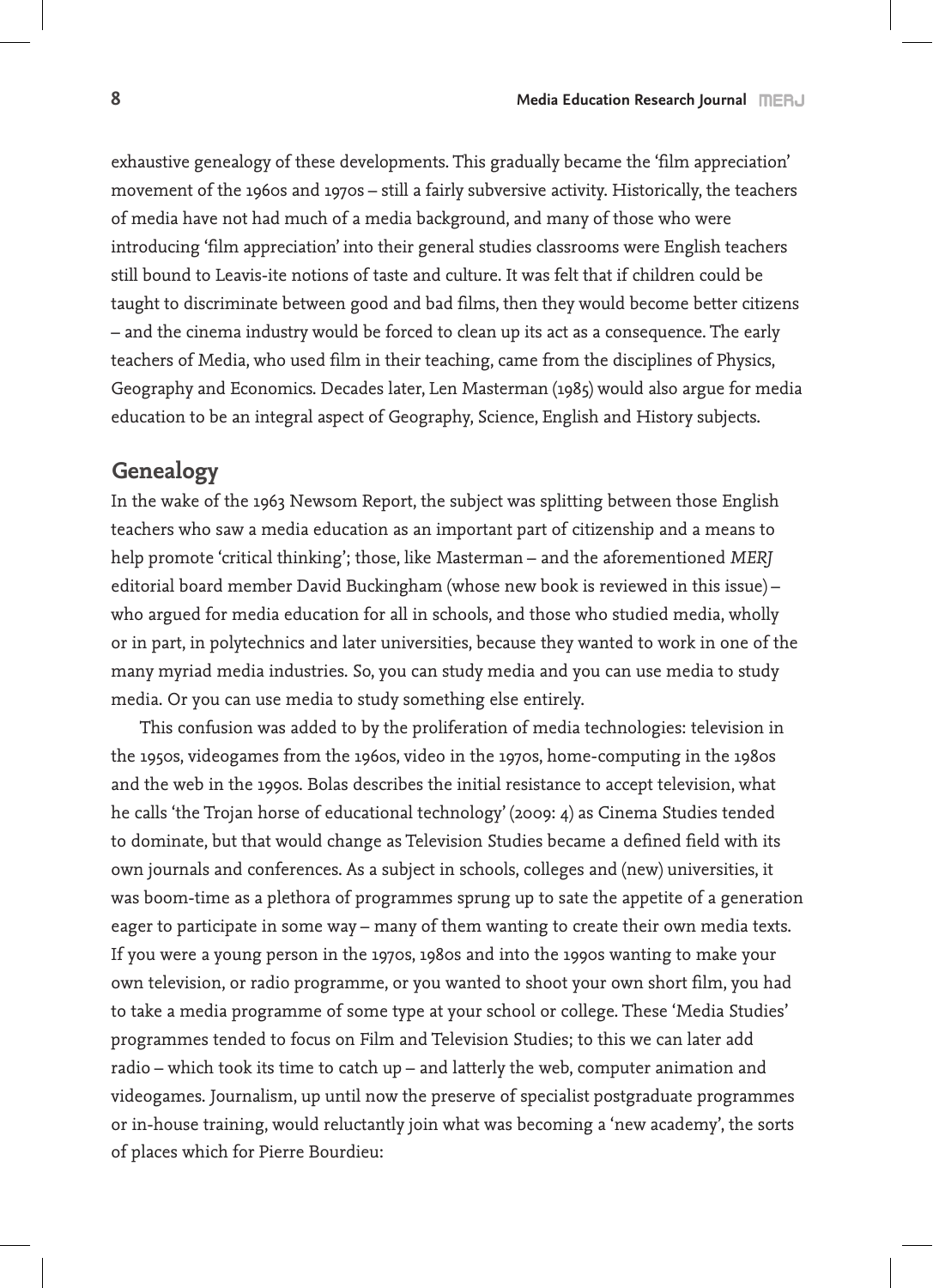leads students from the dominant class and poorly endowed with academic capital towards the new disciplines, whose power of attraction lies no doubt largely in the vagueness of the future which they offer and the freedom to deter disinvestment which they allow. (1984: 168)

This 'new academy' then was in danger of being dominated by middle-class students, all wanting a career 'in the Media'; Terry Bolas' Trojan horse was now a whole herd. From the 1970s onwards Media Studies was attacked from within and externally. Postmodernism, and its questioning of truths and grand-narratives – made the subject a laughing stock among 'hard' scientists elsewhere in the academy. Journals such as *Screen*, and *Screen Education* were riven with ideological in-fighting. The subject had now been intellectualised and both publications ceased to have influence and became 'stalking grounds for the high theorists' (Masterman, 1985: 43). The neglected *Screen Education*  unsurprisingly folded.

## **Horizontal Discourse**

Media Studies was now an umbrella term for a loose collection of disciplines, all with their own critical canons and advocates. Film and television still dominated – and would do until the 1990s – but the effect was to create silos of knowledge, expertise and practice; Media Studies had become *Medium* Studies. While schools and colleges wrestled with using media to teach, and teaching about media, higher education was diversifying even further. So, someone who had studied television as part of their undergraduate studies, who would later go onto to study film at postgraduate level, would be confused about the latter's disdain for the audience and its emphasis on textual analysis. While both Television and Film Studies were being attacked – under the loose umbrella of 'Media Studies' – for being intellectually vacuous, both couldn't be more different. Whereas it had been fine to state that you wanted to 'study the media' on your university application form, now you had to pledge commitment to a medium, often aged seventeen – an arranged marriage difficult to get out of.

The 1980s and 1990s not only saw an entrenchment of Media Studies at GCSE and A-Level, but the attacks on the subject were at its height. John Major's Education Secretary, John Patten, called Media Studies 'cultural Disneyland' and 'pseudo-religion' just as his government established the first 'Heritage' – later 'Culture' – minister, David Mellor. Media – or *Medium* – Studies were generally the preserve of the polytechnics, but the creation of the new post-1992 universities added further impetus; the study of Media was OK if it were in a poly, but not in a university, seemed to be the view. A generation of academics, many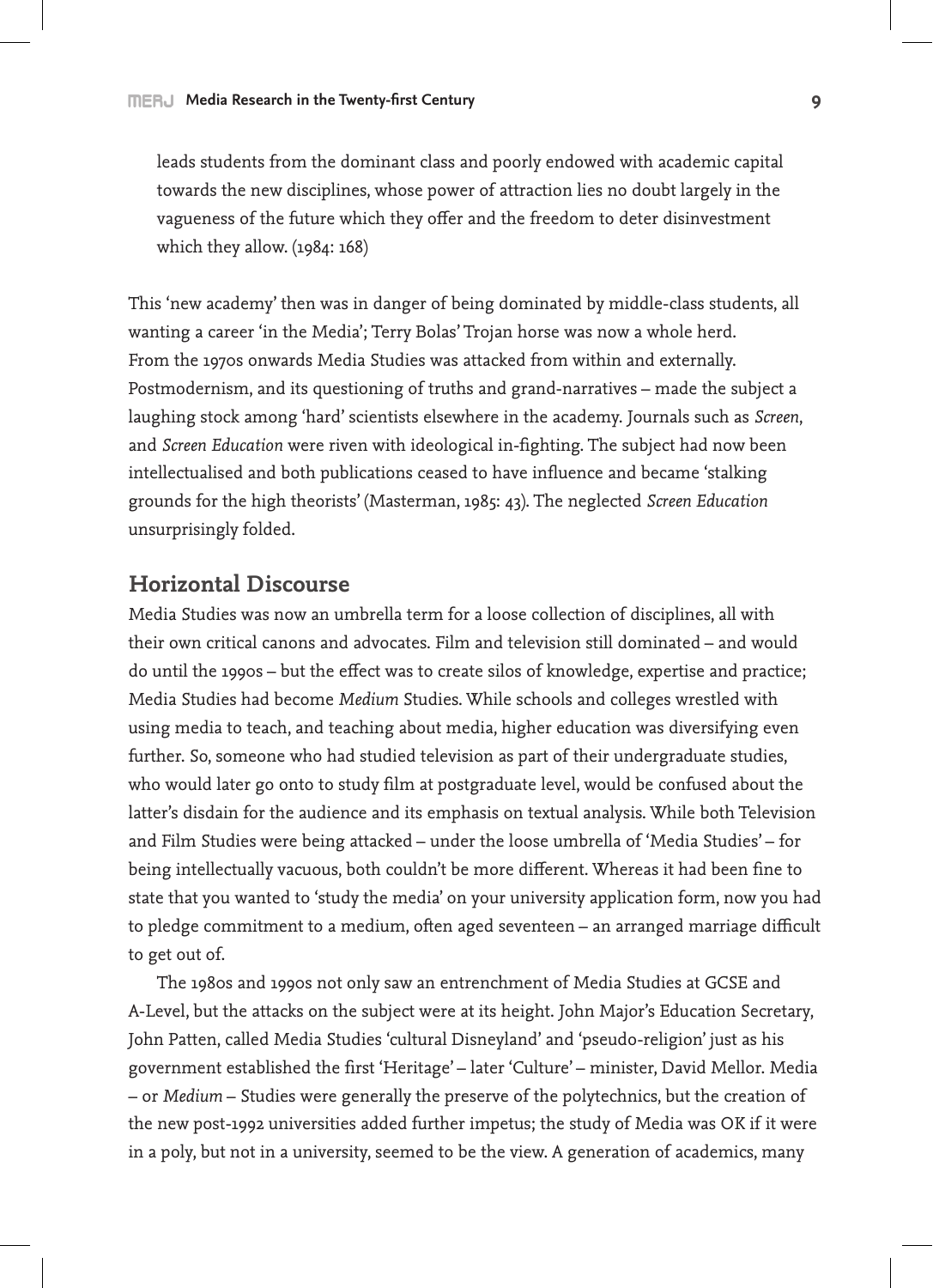connected to the BFI and *Screen*, found homes in these institutions, and then soon fled to the older universities once the subject had some apparatus of integrity; many History and English courses at these institutions now 'looked' very like Media Studies. It was difficult to study the former without some reference to culture and the latter was almost impossible to teach without using film, either as a comparative text or a teaching aid.

The situation wasn't helped by a series of hoax journal articles being accepted by academic journals, such as Alan Sokel's 'Transgressing the Boundaries: Towards a Transformative Hermeneutics of Quantum Gravity' published in *Social Text*. The subject was now an area, and the area had flourished with a host of journals and conferences – most of them very medium specific. Like *Screen Education*, media education was now rather neglected. The area had separated from pedagogy. Conferences, and their attached journals, were primarily occupied by theory. As early as 1984, Masterman noted that the International Television Studies conference in London had no papers on educational issues:

Media education is now less developed throughout the educational system of England and Wales than it is in those countries … where teachers have had the confidence to organise themselves, publish their own periodicals, run conferences, develop their own regional networks and confront academics with the challenge of working collaboratively with them in producing really useful knowledge; rather than immersing themselves in what many teachers see as elitist, formalist and largely unintelligible debates among themselves. (1985: 44).

But he so easily could have been talking about the papers from more recent national Media and Cultural Studies conferences in the UK.

These medium-specific silos, and their obsession with theory, and later archives, completely work against looking at the relationship that exists *between* media: literature and cinema have always been intertwined, and to that you can add television, comic books, videogames and the web. All have co-existed dialogically, but the way in which Media Studies now functioned would not allow too many explorations of this relationship and the texts that were produced because of this dialogism. If digital media heightened this dialogism, media academics in higher education retreated further into theory, concerning themselves with digitally scanning listings magazines, securing archives, publishing monographs on television personalities, putting together edited readers about television institutions most people had long since ceased to be interested in and knocking up yet another dictionary of medium-specific terminology: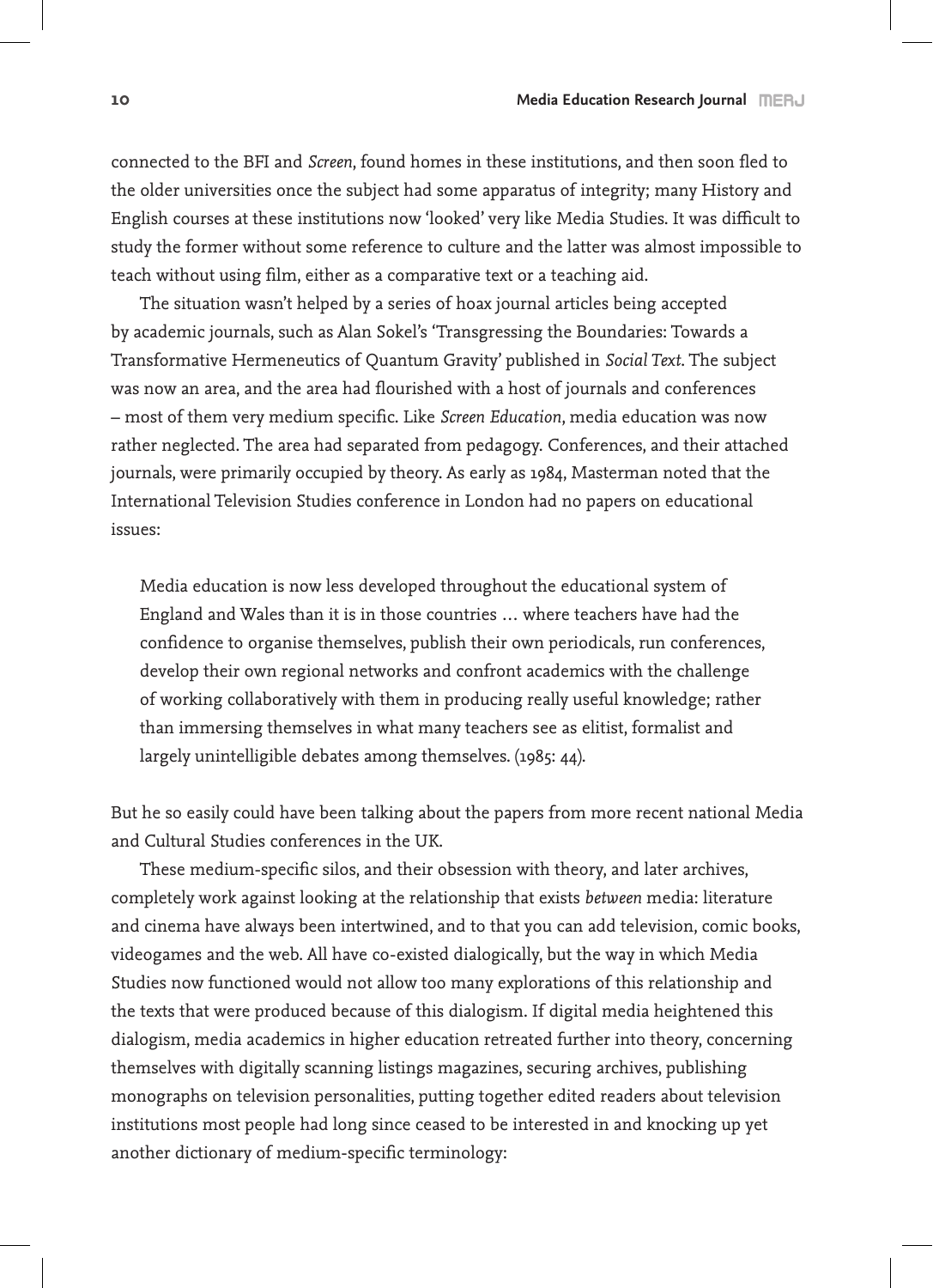Media teaching has historically been dominated by 'critical analysis' – and indeed, by a relatively narrow form of *textual* analysis, which is primarily designed to expose the 'hidden ideologies' of media texts [original italics] (Buckingham, 2003: 49).

The theory and the research had ceased to have any meaning for those toiling in schools and colleges who were at the frontline of the subject, but very distant from the theory it was now being wedded to. Undergraduates, who had studied media before gaining a place at university, were perpetually confused by the clash of medium-specific teaching and the silos they were now expected to occupy, as Neil Postman warned:

[T]he idea of public education depends absolutely on the existence of shared narratives *and* the exclusion of narratives that lead to alienation and divisiveness [original italics]. (1995: 17).

Instead, 'Media Theory' as it was now called seemed to be replicating the activities of the academics of Lagada in *Gulliver's Travels*; instead of trying to extract sunbeams from cucumbers, media theorists were busy inventing increasingly impenetrable terminology and making vast assumptions about audiences and texts.

In a sense, an apartheid within the subject existed just when attacks on Media Studies were becoming their most strident. The journals and conferences did not include, or cater for, those working in schools and in further education. The new GCSE and A-Level programmes were not supported, and were still mainly taught by those who had themselves studied English, or Sociology. The 14–19 diploma would, if nothing else, embody the gap that now existed between schools and colleges, and universities: not only did the advanced diploma demand a higher level of maths and English than GCSE and a lengthy individual project – approximately half an undergraduate dissertation – but it was also effectively a 'basket' into which A-Levels could be put. Imagine then the stunned silence at a BFI conference for school and college teachers in 2009 when a senior tutor from a London university announced that his institution would not even consider applicants with the advanced diploma as it was 'policy to only interview students with academic qualifications'.

## **Distant Voices**

The Media Education Association (MEA), formed in 2006, would give those in schools and colleges who were interested in issues of media education research a much-needed critical voice, and offer an alternative to the myopia of the higher education conference circuit and its agenda. Now established with its own conference and publication (*POV*) the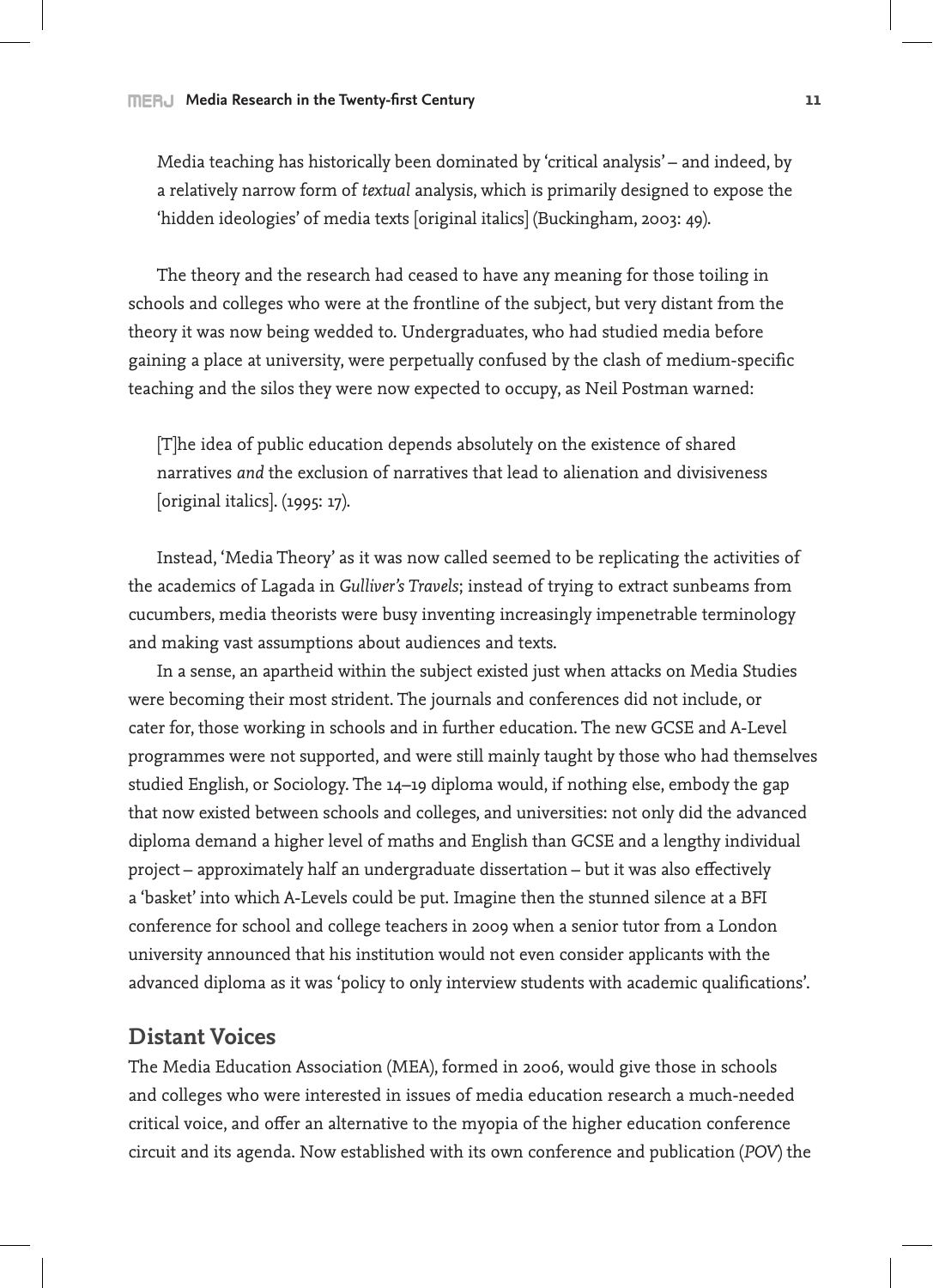association would align with new debates about media literacy. Long advocated by first Masterman, and latterly Buckingham, the media literacy debate – a Media curriculum 'for all' – gained further traction after the government's Byron Review in 2007. But, this media literacy agenda still seems to exists outside of 'Media Studies' in higher education – the few exceptions being those newer courses designed in teacher training-based HEIs including modules on 'media literacies' and the 'Media Studies 2.0' debate. It was as if those teaching media in universities assumed that if you were studying the subject, you would gain a medium-specific literacy by osmosis. Indeed, those undergraduate and postgraduate programmes which included elements of practical production work would seem to attest to Buckingham's view that: '[L]iteracy clearly involves both reading *and* writing; and so media literacy must necessarily entail both the interpretation and the production of media [original italics]' (2003: 49).

Buckingham's argument that students of Media should also be producers of media is nothing new. Masterman had argued the same point some 25 years before. Now, as one of us has already noted: the profusion of digital acquisition and exhibition technology in the domestic space meant that our students were already experts in the subject we were teaching:

The technology young people use these days in their out-of-school/college contexts will often be more sophisticated than what we are offering, and they may find our interventions into their everyday digital culture clumsy and awkward, rather than inspiring and empowering. (McDougall, 2006: x).

What one of us then termed 'a creative apprenticeship' (ibid.: 7) has often occurred *before* the student has selected their post-compulsory educative route. In a sense, it is a *volt-face* of Masterman and Buckingham's view: today's Media student 'reads' Media because they 'write' Media. Web 2.0 practices mean that students are perhaps more proficient producers of Media than they are analysts and researchers of Media. Young people making their own Media is nothing new; fanzines have given way to fanfic, etc. – but they are doing it in much greater numbers, in a far more visible way, often at the cutting edge of technology; all the time in communion with each other and a vast array of Media texts:

Most student-generated material seeks to 'close the loop' between teaching and learning and to forge a greater dialogue between theory and practice…Good teaching then is about discovery on the student's part, not in the 'reveal' of the teaching. (Berger, 2010: 33)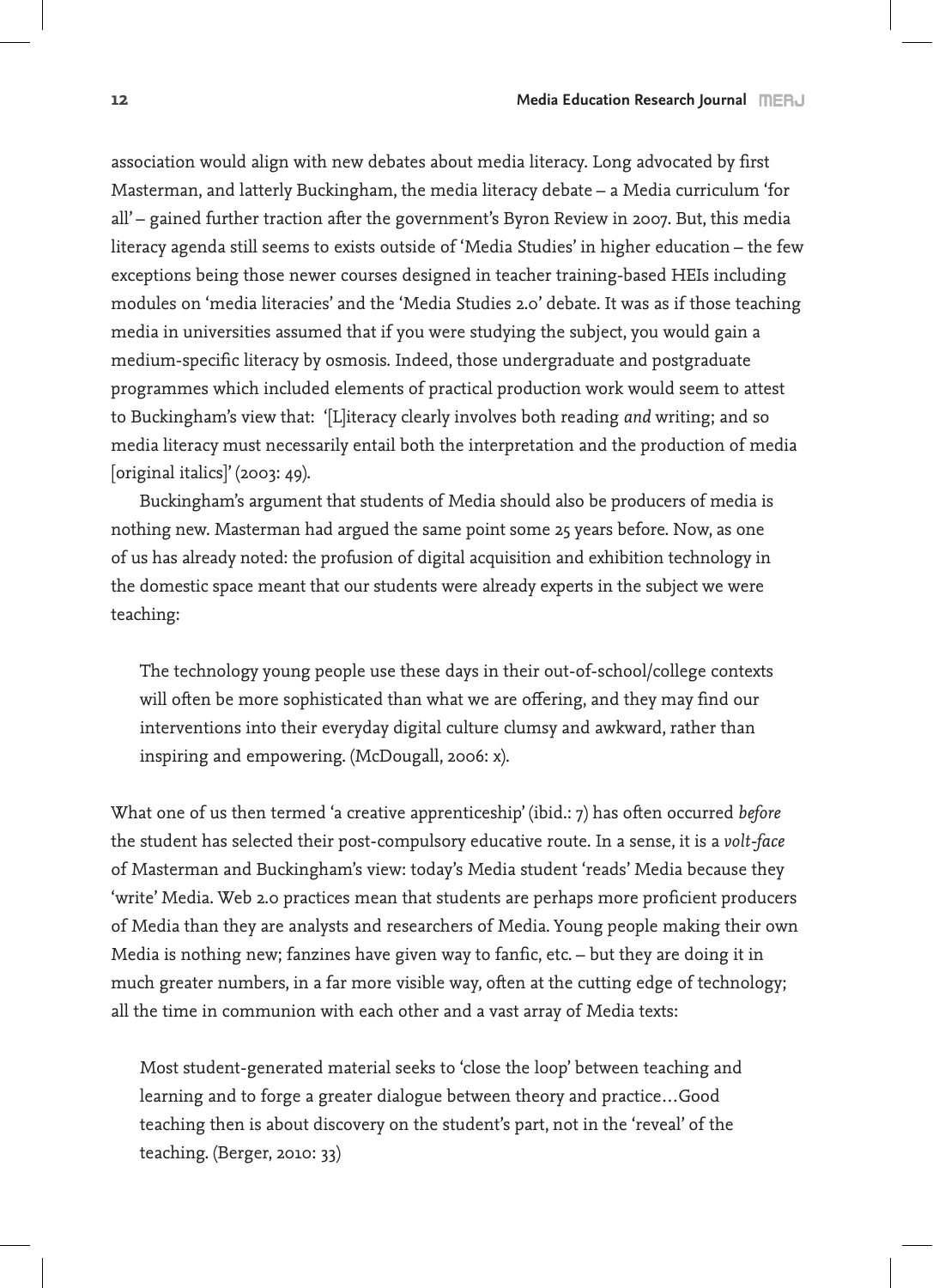#### **MERU** Media Research in the Twenty-first Century **13 13**

This is the challenge that faces the media teacher of the 21st century: the compulsion to develop what *MERJ* editorial board member Alex Kendall calls 'the pedagogy of the inexpert', a challenge not to be intimated by: 'In this case, we do not suppress the energy of students, rather we exploit it for benign, constructive and human purposes' (Postman, 1985: 102).

Already our subject has mounted a response, of sorts, with what has been called 'Media Studies 2.0'. What could have been a reboot, or a way of reconnecting all the disparate silos that now congregate under the banner of 'Media Studies' is interpreted by the community of practitioners (rightly or wrongly), as *MERJ* editorial board member Dan Laughey, puts it, 'the maltesser of media theory – lightweight and hollow to its core' (2007: 198). In David Gauntlett's robust defence of his position in a recent edition of *Interactions* he turns to questions of inequal participation and counters the view that, like Bourdieu's 'new academy' it is overly concerned with a white, middle-class and Eurocentrist view of media. So, at least here, a debate is taking place which may move us forward, but it is by no means widespread and has yet to electrify those media teachers in HE; 'Media Studies 2.0' is in danger of occupying a silo of its own.

Taking the 'Media Studies 2.0' debate as a *differend*, from Lyotard, we can identify the key idioms of each language game. Whilst Will Merrin and Gauntlett are wrongly accused of claiming that power has shifted entirely to the 'prosumer' (in fact both are closer to Henry Jenkins' view of hybridity between old and new), the notion of a 'making and doing culture' sets up a parodic sense of how things *were* or at least what Media Studies was interested in against a set of ideas for how 'transforming audiences' might be dealt with instead.

However framed, the institutionalised practices of teaching about popular culture must be understood as a *technology* for the naturalisation of specific reading and writing practices, particular ways of making meaning and understanding the world which are far from neutral. We need to engage with the cultural politics of Media Education through this 'way of seeing'. The precepts (intended or not) spoken by 'Subject Media' about 'the Media' and its assumed audiences form a framing within which discourses reside, and such discourses (ways of speaking and writing about texts in particular) need to be deconstructed and 'de-naturalised' in order for us to understand how they are socio-culturally located – in other words how they are not natural, or simply formed through an emancipatory project, but how they are politically and culturally loaded in order to preserve a range of shifting and permeable illusions about legitimate knowledge and the nature of 'Media literacy'. For example, the project – whereby 'film and media education began to get general acceptance in education' (Bolas, 2009:21) – is skewed from the outset by the institutional framing of such social practices around literature and as such this idea of a 'project' merely reinforces existing power relations and situates 'Media Studies' within such a view of history.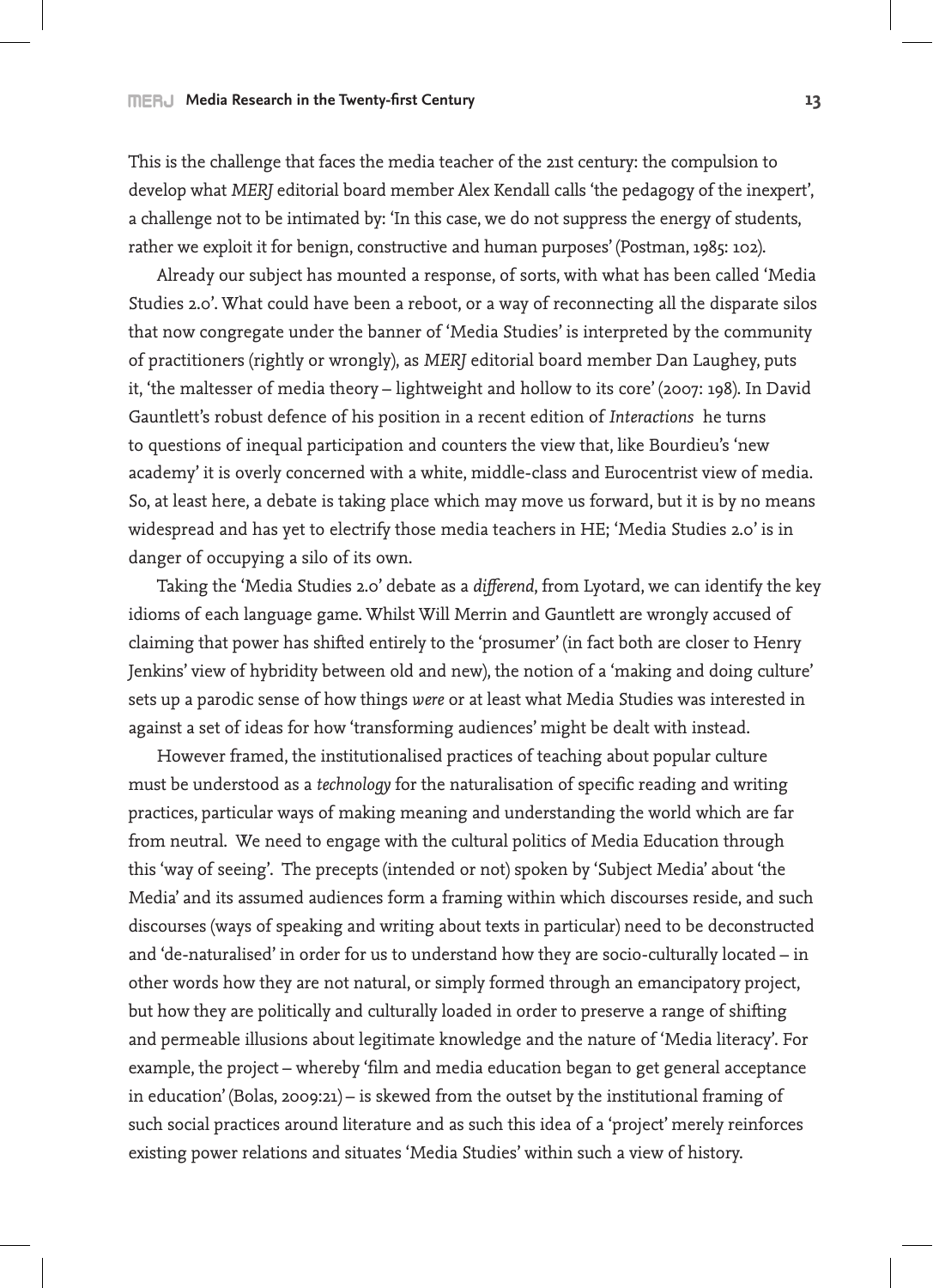## **Disconnection**

Today's Media teacher may have studied media at undergraduate level, unlike those that taught them, and this is significant; these graduates from the 'new academy' now face teaching a subject in which their students already operate as very sophisticated 'writers' and 'readers'; a subject for which these teachers' own education – a narrow focus on one or two mediums and disassociated theoretical canons – has not been adequate preparation. It is like asking someone who has only read John Updike to teach a course on the 20thcentury novel. It is clearly an outrage that generations of media graduates are denied a career in media education in schools and colleges due to the refusal of the gatekeepers to sanction initial teacher education in the subject whilst charging English undergraduates with the task of developing media literacy.

A cross-platform media landscape needs new ideas and new tools for analysis. Our students need to be better prepared as literal and analytical producers of Media, for as Buckingham highlights, young people are 'empowered as consumers' but there is no evidence that they are 'empowered as citizens' (2007: 92). A new focus on new technologies is necessary and the new narratives and texts which are produced by new, more fluid, unions and communities of Media practice and cultural production – tensions addressed in the work of Kingsley Marshall that we publish here.

Media Education in all sectors is currently guilty of allowing policy agendas to proliferate without critique in exchange for the titillation of legitimising credence – beneath a thin veneer of emancipation, media literacy too often recharges a protectionist discourse alongside a banal 'skills agenda' (see Jon Wardle's discourse analysis of Digital Britain in this edition, connecting to Tzu-Bin Lin's critique of Media literacy).

*MERJ* editorial board member Jackie Marsh, among many others, has extended theoretical conceptions of 'reframing literacy' to the discussion of pedagogical practice and a consideration of how notions of multiple literacies might inform ways of thinking and being within educational contexts. However the recent thrust of 'media literacy' policy, and its adoption by media educators, seems to have drawn little from these debates. UNESCO defines media/information literacy as: '[A] teaching and learning process and application of critical thinking to receiving and producing mass communication media' (Moore, 2008:6).

In all policy and agenda-setting texts relating to media literacy the word 'critical' recurs and thus a distinction is drawn between the media literate (critical) citizen and the deficient uncritical 'other'. A theorised, evidenced discussion of critical thinking is lacking in these documents and their subsequent manifestations in curriculum, where assessment criteria often require professionals to make judgements about students' ability to be 'critical' or 'creative'.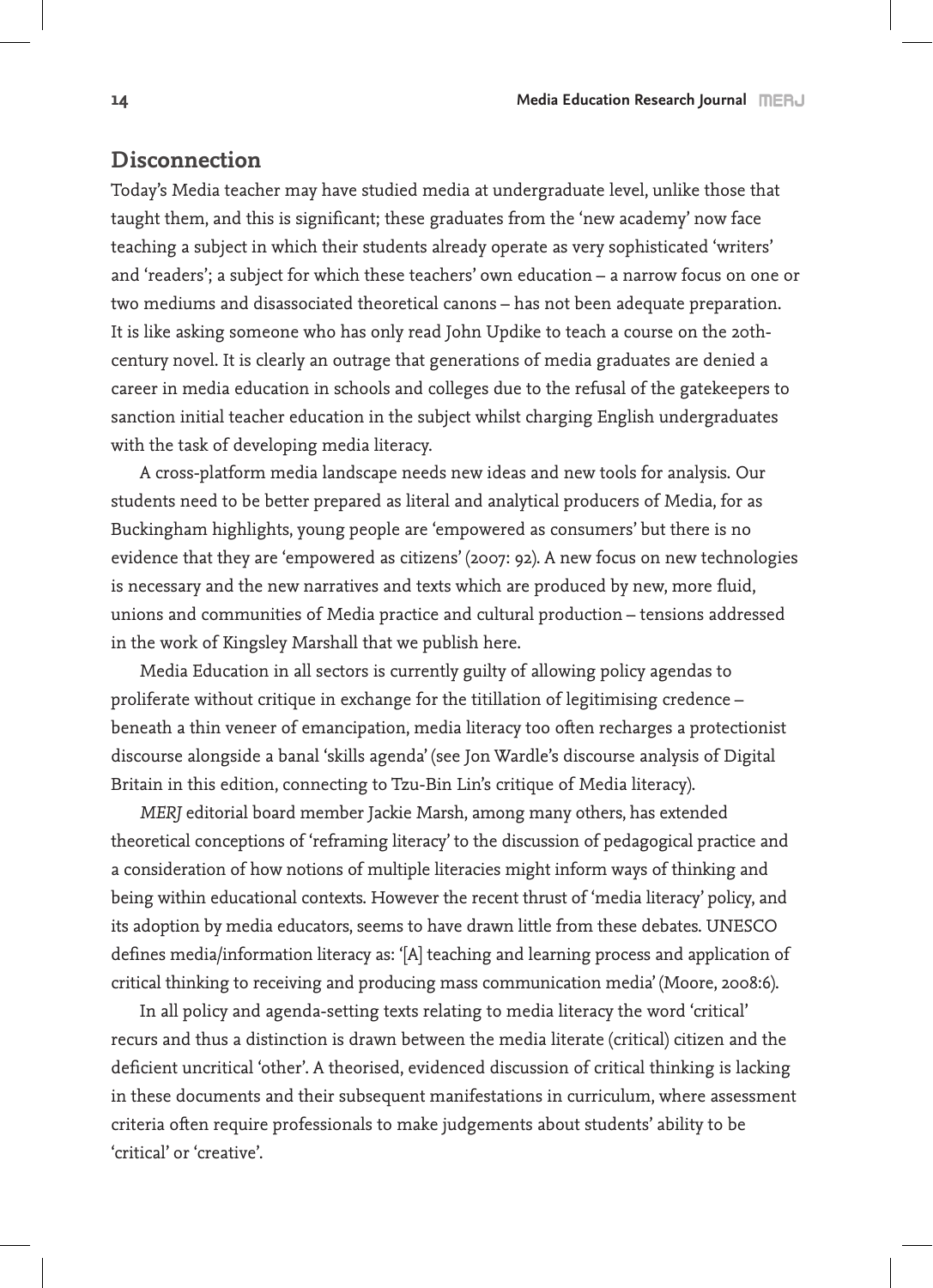As crucial as such attention to the powerful discourses operating in policy and educational assessment – the last legal form of social ranking – is the urgent need for pedagogy and the scholarship of media teaching, learning and literacy to be taken more seriously in Higher Education, as it is by Carl Schoenfeld and Antonia Clews in this journal. How many of us can gain progression with a career solely focused on teaching and learning? Many in HE would not describe themselves as teachers at all – and many of them (if not most) are not qualified to call themselves such in any case. In the US, however, to gain tenure, you must show a commitment to the scholarship of teaching and learning, and this journal will aim to establish such an agenda in the UK. This is already the case in parts of Asia – as Tzu-Bin Lin writes in these pages and in Australia as Ben Goldsmith also describes here.

Today's media student then could be taught by a 'high theorist' – someone who has no interest in practice; an archivist or reconstructionist – keen to tell those actually involved in producing a particular text what they 'meant'; or a media practitioner, increasingly disenfranchised and disengaged from the 'new academy'. Or all of them. But not many of them will be at all interested in pedagogy, if they are actually 'teachers' at all. Is it any wonder that our students are so confused?

# **Falling Apart, Coming Together**

The *Media Education Research Journal* then, aims to 'stitch' the subject back together; not just the *mediums* of media, but also the teachers of media. Those teachers of media in schools and colleges are perhaps the subject's most important advocates, and this publication now offers them a place where they can publish research which is concerned with the pedagogy of media, including Emma Walters' ongoing project. These teachers, until now, have been largely ignored by higher education, yet they are forced into teaching the high theory, archives and reconstruction projects which pour out of the 'new academy'.

By making *MERJ* the place for a conversation we feel isn't going on elsewhere – a conversation began at the Media Education Association Conference and the Media Education Summit of 2008 and ongoing – the journal will provide a platform for the best research and ideas from those two national forums and from a broader international constituency. This is the kind of conversation that energises other disciplines (see *Changing English*) but has been absent from 'Subject Media' to date. We are keen to talk about pedagogic research in relation to specific learning contexts and more broadly. This dialogue will be informed by research with media students exploring (with empirical substance) the relationship between theory and practice; the social practices of assessing media learning, discourses circulating around creativity and originality, employability and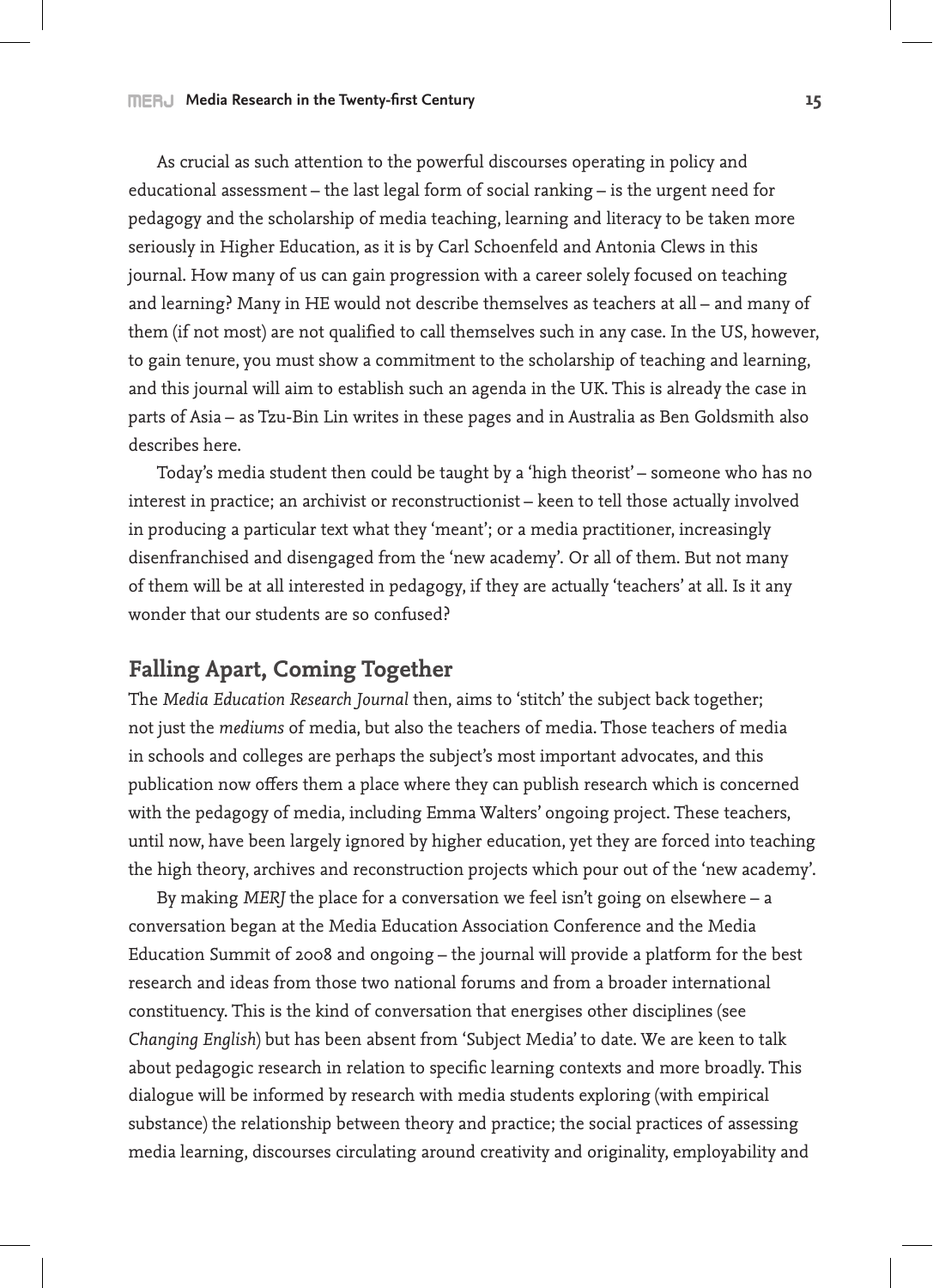media literacy, the idea of 'Media 2.0' or how to teach culture 'after the media'; the media teacher as researcher, the academic as practitioner and the boundaries of and within media education.

It is absurd that *MERJ* should be doing anything *new* by hosting such conversations in a peer reviewed journal that sustains – over time – an interest in these powerful discourses and social practices. These discussions can be found in themed editions and international journals with a focus on media literacy or learning and media, and welcome they are. But by establishing an academic journal that gives a voice in every issue to critically reflective researchers who are 'by day' teachers of media, we are 'touching the void' with this overdue alternative to the narrow medium-specific middle-class onanism view of media education in the UK.

# **Bibliography**

- Berger, R., 2010. 'Never Seek to Tell Thy Love: E-Adapting Blake in the Classroom'. In: Cutchins, D., Raw, L. & Welsh, J. M., eds. *Redefining Adaptation Studies*. Lanham, Maryland: Scarecrow Press.
- Bolas, T., 2009. *Screen Education: From Film Appreciation to Media Studies*. Bristol: Intellect.
- Bourdieu, P., 1984. *Homo Academicvs*. Stanford, California: Stanford University Press.
- Buckingham, D., 2006. 'Media Education: Authority, Identity and Value An Editorial Dialogue' (transcribed discussion with Bragg, S. & Turnbull, S.). In: *Media International Australia* No. 120.
- Buckingham, D., 2007. 'Media Education Goes Digital An Introduction'. In: *Learning, Media and Technology* 32: 2.
- Buckingham, D., 2007. *Beyond Technology: Children's Learning in the Age of Digital Culture*. Cambridge: Polity.
- Buckingham, D., 2003. *Media Education: Literacy, Learning and Contemporary Culture*. Cambridge: Polity.
- Gauntlett, D., 2009. 'Media Studies 2.0: a response'. In: *Interactions: Studies in Communication and Culture* 1: 1, pp. 147–57.
- Jenkins, H., 2006. *Convergence Culture: Where Old and New Media Collide*. New York: New York University Press.

Kendall, A., 2008. 'Giving up reading: re-imagining reading with young adult readers.' In: *Journal of Research and Practice in Adult Literacy*, vol. 65, Spring/summer, pp. 14–22.

Laughey, D., 2007. *Key Themes in Media Theory*. Maidenhead, Berkshire: McGraw Hill. Lyotard, J., 1992. *The Postmodern Explained to Children*. London: Turnaround Books. Masterman, L., 1985. *Teaching the Media*. London: Routledge.